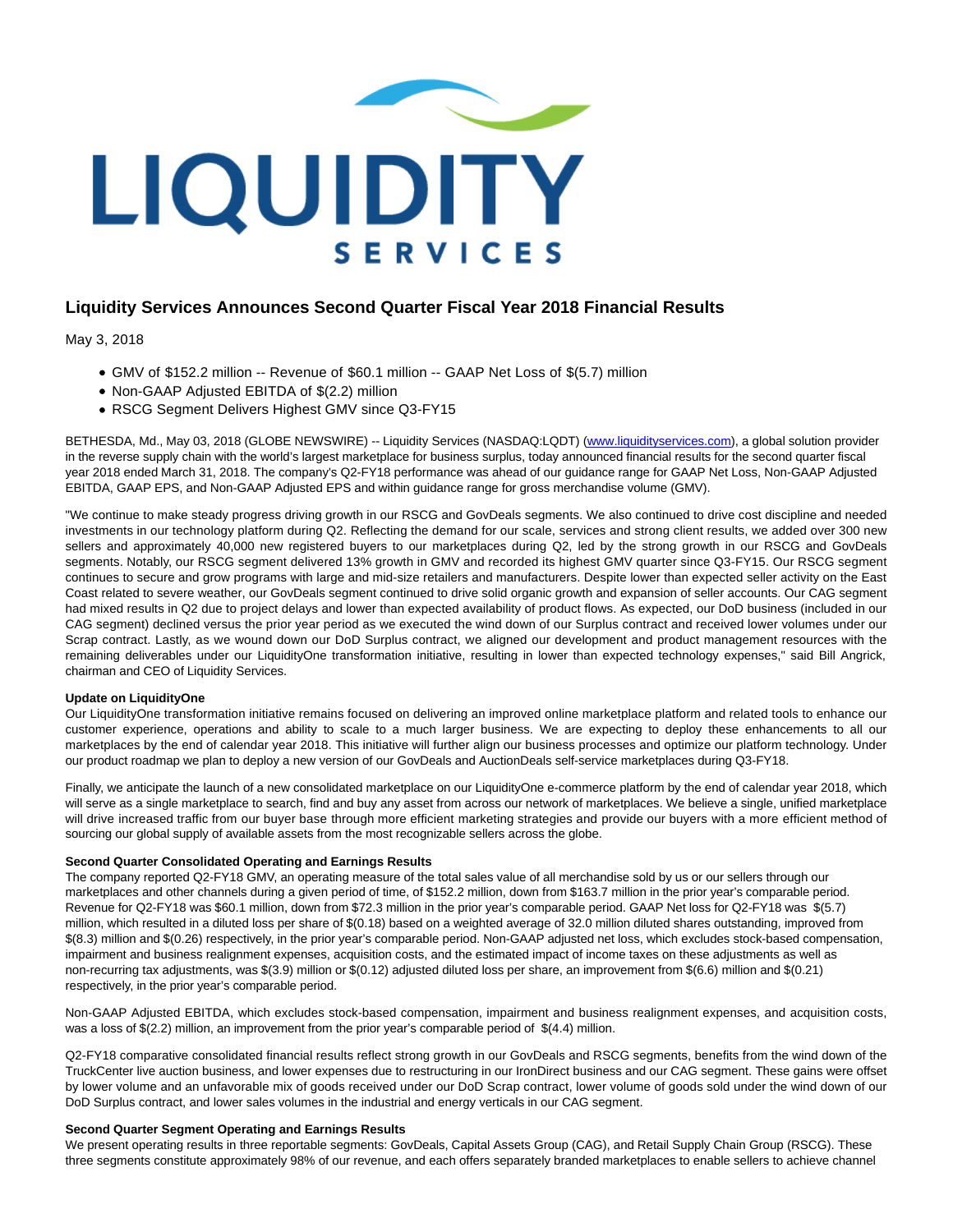marketing objectives to reach buyers. Across our segments, we offer our sellers various pricing and transaction models as well as a suite of services, and our revenues vary depending upon the pricing models employed and the level of service selected by sellers.

### **Our Q2-FY18 segment results are as follows (unaudited, in millions):**

|                                  |      | Three Months Ended March 31, |  |      | Six Months Ended March 31, |      |       |  |      |       |
|----------------------------------|------|------------------------------|--|------|----------------------------|------|-------|--|------|-------|
|                                  | 2018 |                              |  | 2017 |                            | 2018 |       |  | 2017 |       |
| GovDeals <sup>1</sup> :          |      |                              |  |      |                            |      |       |  |      |       |
| <b>GMV</b>                       | \$   | 69.5                         |  | \$   | 64.3                       | \$   | 140.6 |  | \$   | 120.3 |
| Revenue                          | \$   | 7.1                          |  | \$   | 6.6                        | \$   | 14.1  |  | \$   | 12.4  |
| Gross profit                     | \$   | 6.6                          |  | \$   | 6.2                        | \$   | 13.1  |  | \$   | 11.6  |
| $CAG2$ :                         |      |                              |  |      |                            |      |       |  |      |       |
| <b>GMV</b>                       | \$   | 46.2                         |  | \$   | 66.2                       | \$   | 100.2 |  | \$   | 142.6 |
| Revenue                          | \$   | 25.2                         |  | \$   | 37.1                       | \$   | 57.2  |  | \$   | 79.6  |
| Gross profit                     | \$   | 12.5                         |  | \$   | 18.3                       | \$   | 30.1  |  | \$   | 39.5  |
| RSCG:                            |      |                              |  |      |                            |      |       |  |      |       |
| <b>GMV</b>                       | \$   | 35.6                         |  | \$   | 31.5                       | \$   | 64.3  |  | \$   | 56.1  |
| Revenue                          | \$   | 26.9                         |  | \$   | 27.1                       | \$   | 47.4  |  | \$   | 48.5  |
| Gross profit                     | \$   | 8.6                          |  | \$   | 8.2                        | \$   | 15.3  |  | \$   | 15.2  |
| Corporate & Other <sup>3</sup> : |      |                              |  |      |                            |      |       |  |      |       |
| <b>GMV</b>                       | \$   | 0.9                          |  | \$   | 1.7                        | \$   | 2.4   |  | \$   | 4.4   |
| Revenue                          | \$   | 0.9                          |  | \$   | 1.5                        | \$   | 2.5   |  | \$   | 2.6   |
| Gross profit                     | \$   | (0.2)                        |  | \$   | 0.1                        | \$   | (0.8) |  | \$   | 0.4   |
| <b>Consolidated:</b>             |      |                              |  |      |                            |      |       |  |      |       |
| <b>GMV</b>                       | \$   | 152.2                        |  | \$   | 163.7                      | \$   | 307.5 |  | \$   | 323.4 |
| Revenue                          | \$   | 60.1                         |  | \$   | 72.3                       | \$   | 121.2 |  | \$   | 143.1 |
| Gross profit                     | \$   | 27.5                         |  | \$   | 32.8                       | \$   | 57.7  |  | \$   | 66.7  |

<sup>1</sup>GovDeals consists of the state and municipal government business and the AuctionDeals self-service marketplace for commercial sellers  $2$ CAG consists of our energy and industrial commercial verticals, our DoD Surplus contract, and our DoD Scrap contract.

 $3$ Corporate & Other primarily consists of the Company's IronDirect and former TruckCenter operating segments that are not individually significant, as well as elimination adjustments.

## **Additional Second Quarter 2018 Operational Results**

- Registered Buyers At the end of Q2-FY18, registered buyers totaled approximately 3,249,000, representing a 7% increase over the approximately 3,028,000 registered buyers at the end of Q2-FY17.
- Auction Participants Auction participants, defined as registered buyers who have bid in an auction during the period (a registered buyer who bids in more than one auction is counted as an auction participant in each auction in which he or she bids), decreased to approximately 549,000 in Q2-FY18, an 11% decrease from the approximately 619,000 auction participants in Q2-FY17.
- Completed Transactions Completed transactions decreased to approximately 118,000, an 18% decrease for Q2-FY18 from the approximately 144,000 completed transactions in Q2-FY17.

### **Business Outlook**

We remain cautious regarding our near-term outlook, but we expect to realize improvements across the ongoing businesses during the remainder of FY18. In Q3-FY18, we expect strong performance in our RSCG segment as we have a strong pipeline and continue to expand our seller base and services. We also expect our GovDeals segment to grow during Q3-FY18, its seasonally high quarter, as it leverages growth in current and new seller volumes. Our commercial business within the CAG segment is expected to be in-line with our performance in Q3-FY17 with sequential improvement partly related to the anticipated completion of projects that were delayed in Q2-FY18. However, we remain cautious with our CAG segment outlook because both the energy and industrial verticals are experiencing low volumes of available supply in the secondary markets. Our DoD Scrap contract is expected to have comparatively lower performance as the result of decreased property flows and lower quality mix of assets. Lastly, we have completed the sell-through of all remaining inventory under the legacy DoD Surplus contract. At the same time, we will continue to incur expenses related to the closure of warehouse locations and field sites supporting the legacy DoD Surplus contract. The combined impact of the DoD contracts will negatively affect our quarter-over-quarter CAG segment results in Q3-FY18.

Lastly, our investments related to the LiquidityOne transformation, including the deployment of our e-commerce platform and implementation of the ERP and back-end systems, will continue throughout the remainder of calendar 2018.

The following forward-looking statements reflect the following trends and assumptions for Q3-FY18: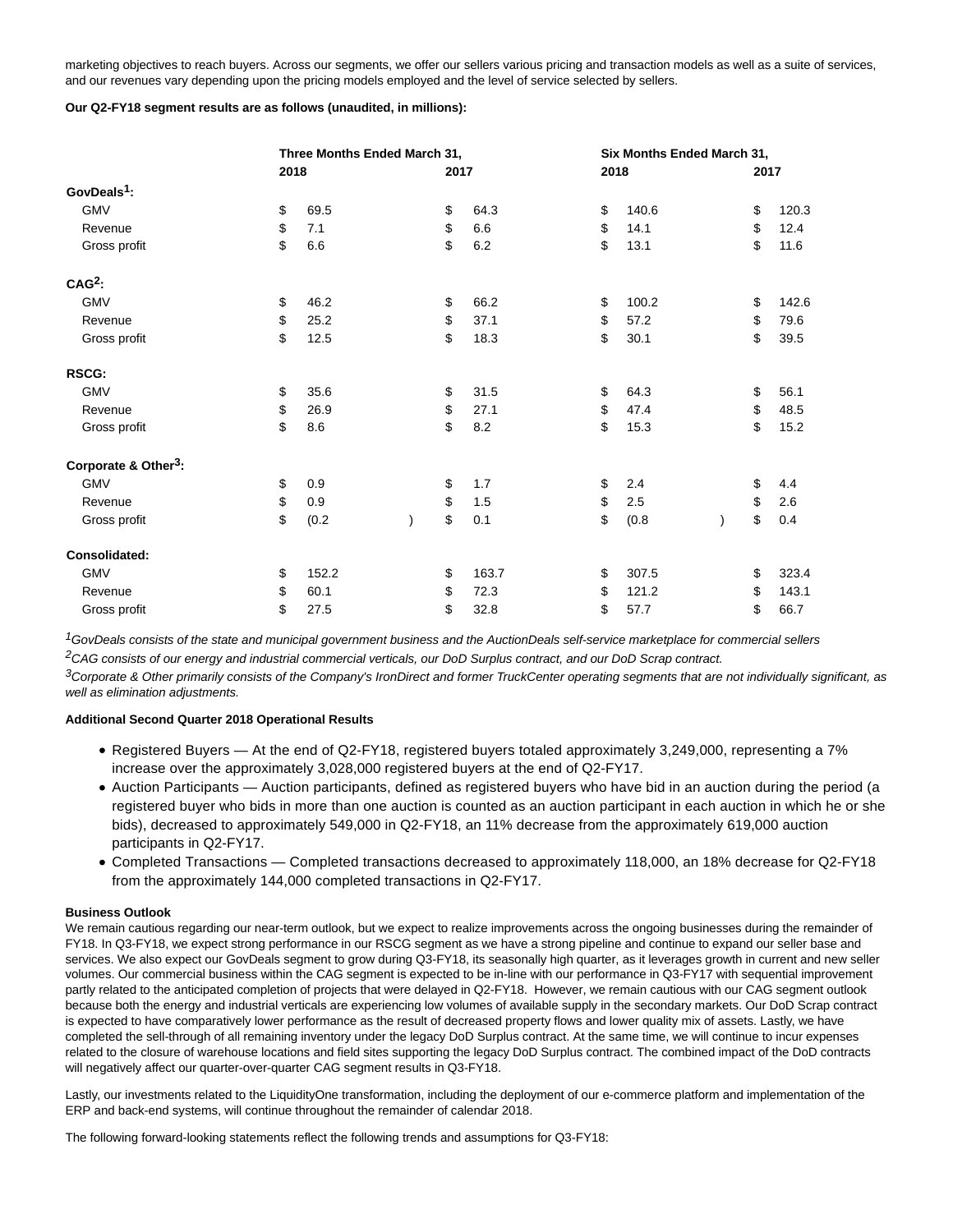- i. negative impact related to the completed wind down of our DoD Surplus contract;
- ii. spending under our LiquidityOne transformation initiative as we continue with our ERP implementation and the launch of our next marketplace onto the new e-commerce platform;
- iii. benefits from restructuring and business realignment charges related to streamlining of our organizational processes;
- iv. variability in our CAG industrial and energy verticals related to project timing;
- v. continued strength in our GovDeals segment and steady year-over-year growth during its seasonal high quarter;
- vi. strong activity in our RSCG segment; and
- vii. continued declining volumes of goods received and an increasingly lower-value mix of commodities under the DoD Scrap contract.

For Q3-FY18 our guidance is as follows:

GMV - We expect GMV for Q3-18 to range from \$150 million to \$170 million.

GAAP Net Loss - We expect GAAP Net Loss for Q3-18 to range from \$(9.6) million to \$(6.8) million.

GAAP Diluted EPS - We expect GAAP Diluted Loss Per Share for Q3-18 to range from \$(0.30) to \$(0.21).

Non-GAAP Adjusted EBITDA -We expect non-GAAP Adjusted EBITDA for Q3-18 to range from \$(5.5) million to \$(3.5) million.

Non-GAAP Adjusted Diluted EPS - We expect non-GAAP Adjusted Loss Per Diluted Share for Q3-18 to range from \$(0.26) to \$(0.19). This guidance assumes a diluted weighted average number of shares outstanding for the quarter of 32.1 million and that we will not repurchase shares during the quarter with the approximately \$10.1 million available under the share repurchase program.

### **Liquidity Services Reconciliation of GAAP to Non-GAAP Measures**

EBITDA and Adjusted EBITDA. EBITDA is a supplemental non-GAAP financial measure and is equal to net (loss) income plus interest and other expense, net; benefit for income taxes; and depreciation and amortization. Our definition of Adjusted EBITDA differs from EBITDA because we further adjust EBITDA for stock-based compensation, acquisition costs, and business realignment expense.

|                                          | Three Months Ended March 31,  |      |               | Six Months Ended March 31, |                |      |                 |  |
|------------------------------------------|-------------------------------|------|---------------|----------------------------|----------------|------|-----------------|--|
|                                          | 2018                          | 2017 |               |                            | 2018           | 2017 |                 |  |
|                                          | (In thousands)<br>(Unaudited) |      |               |                            |                |      |                 |  |
| Net loss                                 | (5,655)<br>S.                 |      | (8,252)<br>\$ |                            | (6,867<br>S.   |      | (16, 605)<br>\$ |  |
| Interest and other (income) expense, net | (304                          |      | (91)          |                            | (729           |      | (102)           |  |
| Provision (benefit) for income taxes     | 379                           |      | (53)          |                            | (4, 436)       |      | 50              |  |
| Depreciation and amortization            | 1.144                         |      | 1.434         |                            | 2,355          |      | 2,863           |  |
| <b>EBITDA</b>                            | (4, 436)                      |      | (6.962)       |                            | (9,677)        |      | (13,794)        |  |
| Stock compensation expense               | 1.767                         |      | 1,399         |                            | 2,698          |      | 3.899           |  |
| Business realignment expenses*           | 475                           |      | 1.140         |                            | 1,824          |      | 1.140           |  |
| <b>Adiusted EBITDA</b>                   | (2, 194)<br>\$                |      | (4, 423)      |                            | (5, 155)<br>\$ |      | S.<br>(8,755    |  |

Adjusted Net Loss and Adjusted Basic and Diluted Earnings Per Share. Adjusted Net Loss is a supplemental non-GAAP financial measure and is equal to net loss plus stock compensation expense, impairment and business realignment expenses, acquisition costs, and the estimated impact of income taxes on these non-GAAP adjustments as well as non-recurring tax adjustments. Adjusted basic and diluted loss per share are determined using Adjusted Net Loss. For Q2-FY18 the tax rate used to estimate the impact of income taxes on the non-GAAP adjustments was 23.5% compared to 33.2% used for the Q2-FY17 results. The 23.5% tax rate excludes the impact of the charge to our U.S. valuation allowance.

|                                             |               | Three Months Ended March 31.                  | Six Months Ended March 31, |            |  |  |
|---------------------------------------------|---------------|-----------------------------------------------|----------------------------|------------|--|--|
|                                             | 2018          | 2017                                          | 2018                       | 2017       |  |  |
|                                             | (Unaudited)   |                                               |                            |            |  |  |
|                                             |               | (Dollars in thousands, except per share data) |                            |            |  |  |
| Net loss                                    | S.<br>(5,655) | \$<br>(8,252)                                 | (6,867)<br>\$              | \$(16,605) |  |  |
| Stock compensation expense                  | 1.767         | 1.399                                         | 2,698                      | 3,899      |  |  |
| Business realignment expenses*              | 475           | 1.140                                         | 1.824                      | 1.140      |  |  |
| Income tax impact of adjustments            | (526)         | (843)                                         | (1,063)                    | (1,672)    |  |  |
| Income tax impact of tax law change         |               |                                               | (5, 169)                   |            |  |  |
| Adjusted net loss                           | (3.939)<br>S. | \$<br>(6,556                                  | \$<br>(8,577)              | \$(13,238) |  |  |
| Adjusted basic loss per common share        | S.<br>(0.12)  | \$<br>(0.21)                                  | \$<br>(0.27)               | \$ (0.42)  |  |  |
| Adjusted diluted loss per common share      | S.<br>(0.12)  | \$<br>(0.21)                                  | \$<br>(0.27)               | \$ (0.42)  |  |  |
| Basic weighted average shares outstanding   | 31,972,752    | 31,361,122                                    | 31,924,149                 | 31,310,816 |  |  |
| Diluted weighted average shares outstanding | 31,972,752    | 31,361,122                                    | 31,924,149                 | 31,310,816 |  |  |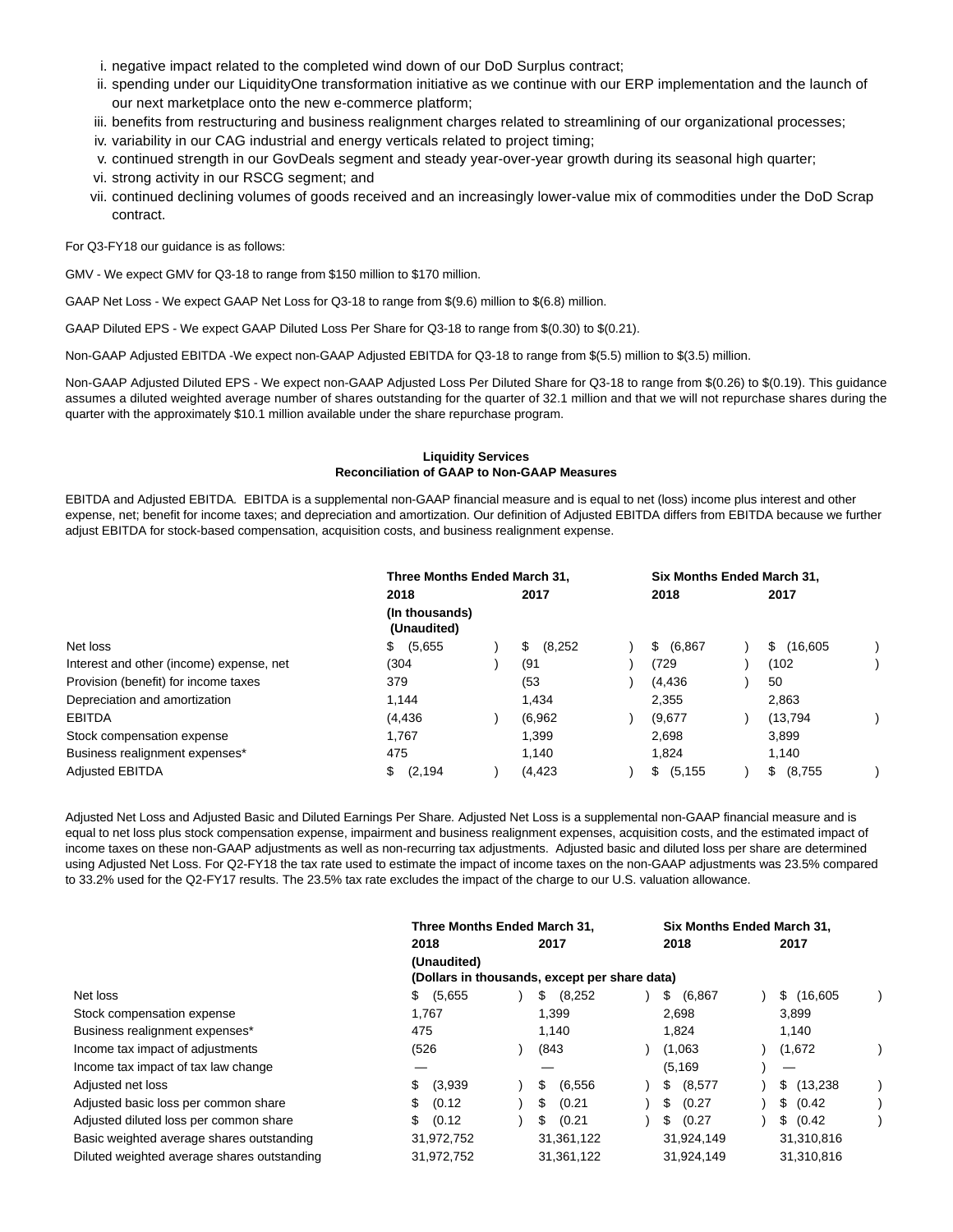\*Business realignment expenses, which are excluded from adjusted EBITDA and adjusted net loss, are included in Other operating expenses (income) on the Statements of Operations.

### **Conference Call**

The Company will host a conference call to discuss the second quarter fiscal year 2018 results at 10:30 a.m. Eastern Time today. Investors and other interested parties may access the teleconference by dialing (844) 795-4614 or (661) 378-9639 and providing conference identification number 4869093. A live web cast of the conference call will be provided on the Company's investor relations website a[t http://investors.liquidityservices.com.](https://www.globenewswire.com/Tracker?data=hTVIy_oqIVKBczgMUFoedk9Yrnq09xlPz03wTY0NvlCvtxrEcNj_bQcnLzZ-fazTSOI-t_AqK48erigRsZ0shN95tjDvE2JBH_4eNgAteEREy6QUeP2gHr2Am2L4PC2Nex_1kG0x-1lIvwUlY3RnUg==) An archive of the web cast will be available on the Company's website until May 3, 2019 at 11:59 p.m. ET. An audio replay of the teleconference will also be available until May 17, 2018 at 11:59 p.m. ET. To listen to the replay, dial (855) 859-2056 or (404) 537-3406 and provide conference identification number 4869093. Both replays will be available starting at 1:30 p.m. ET on the day of the call.

#### **Non-GAAP Measures**

To supplement our consolidated financial statements presented in accordance with generally accepted accounting principles (GAAP), we use certain non-GAAP measures of certain components of financial performance. These non-GAAP measures include earnings before interest, taxes, depreciation and amortization (EBITDA), Adjusted EBITDA, Adjusted Net Loss and Adjusted Earnings per Share. These non-GAAP measures are provided to enhance investors' overall understanding of our current financial performance and prospects for the future. We use EBITDA and Adjusted EBITDA: (a) as measurements of operating performance because they assist us in comparing our operating performance on a consistent basis as they do not reflect the impact of items not directly resulting from our core operations; (b) for planning purposes, including the preparation of our internal annual operating budget; (c) to allocate resources to enhance the financial performance of our business; (d) to evaluate the effectiveness of our operational strategies; and (e) to evaluate our capacity to fund capital expenditures and expand our business. Net Loss is used to arrive at EBITDA and Adjusted EBITDA calculations, and Adjusted EPS is the result of our Adjusted Net Loss and diluted shares outstanding.

We believe these non-GAAP measures provide useful information to both management and investors by excluding certain expenses that may not be indicative of our core operating measures. In addition, because we have historically reported certain non-GAAP measures to investors, we believe the inclusion of non-GAAP measures provides consistency in our financial reporting. These measures should be considered in addition to financial information prepared in accordance with GAAP, but should not be considered a substitute for, or superior to, GAAP results. A reconciliation of all historical non-GAAP measures included in this press release, to the most directly comparable GAAP measures, may be found in the financial tables included in this press release.

We are not providing a reconciliation of our guidance for non-GAAP Adjusted EBITDA to our guidance for GAAP Net Loss because this reconciliation would require us to make projections regarding the amount of stock based compensation expense and benefit for income taxes, which are reconciling items between Net Loss and Adjusted EBITDA, as well as the impact of foreign currency fluctuations. These items will impact Net Loss and are out of our control and/or cannot be reasonably predicted due to their high variability and complexity, and inherent uncertainty. For example, equity compensation expense would be difficult to predict because it depends on our future hiring and retention needs, as well as the future fair market value of our common stock, all of which are subject to constant change. As a result, the reconciliation is not possible without unreasonable efforts. In addition, we believe such reconciliations could imply a degree of precision that might be confusing or misleading to investors. The actual effect of the reconciling items that we exclude from Adjusted EBITDA, when determined, may be significant to the calculation of GAAP Net Loss. As a result, there can be no assurance that such reconciling items will not materially affect our future GAAP Net Loss.

#### **Supplemental Operating Data**

To supplement our consolidated financial statements presented in accordance with GAAP, we use certain supplemental operating data as a measure of certain components of operating performance. We discuss GMV because it provides a measure of the volume of goods being sold in our marketplaces or other third-party marketplace channels and thus an operational metric for our market-making activity. GMV and our other supplemental operating data, including registered buyers, auction participants and completed transactions, also provide a means to evaluate the effectiveness of investments that we have made and continue to make in the areas of seller and buyer support, value-added services, product development, sales and marketing, and operations. Therefore, we believe this supplemental operating data provides useful information to both management and investors. In addition, because we have historically reported certain supplemental operating data to investors, we believe the inclusion of this supplemental operating data provides consistency in our financial reporting. This data should be considered in addition to financial information prepared in accordance with GAAP, but should not be considered a substitute for, or superior to, GAAP results.

#### **Forward-Looking Statements**

This document contains forward‑looking statements made pursuant to the Private Securities Litigation Reform Act of 1995. These statements are only predictions. The outcome of the events described in these forward‑looking statements is subject to known and unknown risks, uncertainties and other factors that may cause our actual results, levels of activity, performance or achievements to differ materially from any future results, levels of activity, performance or achievements expressed or implied by these forward-looking statements. These statements include, but are not limited to, statements regarding the Company's business outlook; the Company's proprietary e-commerce marketplace platform; the migration of legacy marketplaces to the new LiquidityOne platform and the timing and the costs thereof; restructuring efforts and refinement in our sales and marketing strategy; expected investment in, benefits of and timing of completion of the LiquidityOne transformation initiative; the ERP rollout; the launch of existing and new marketplaces on the LiquidityOne platform; and the pricing, supply, and mix of inventory under the DoD Scrap Contract; expected future commodity prices; expected future effective tax rates; predictions regarding the energy and industrial verticals; and trends and assumptions about future periods, including the third quarter FY-18. You can identify forward-looking statements by terminology such as "may," "will," "should," "could," "would," "expects," "intends," "plans," "anticipates," "believes," "estimates," "predicts," "potential," "continues" or the negative of these terms or other comparable terminology. Although we believe that the expectations reflected in the forward-looking statements are reasonable, we cannot guarantee future results, levels of activity, performance or achievements.

There are a number of risks and uncertainties that could cause our actual results to differ materially from the forward-looking statements contained in this document. Important factors that could cause our actual results to differ materially from those expressed as forward-looking statements are set forth in our filings with the SEC from time to time, and include, among others, the dependence on our contracts with the DoD and Amazon for a significant portion of our inventory; variability in business related to mix, timing, and volume of supply; timing and speed of recovery in the energy sector macro conditions and commodity market prices; speed of recovery following natural disasters and severe weather; intense competition in our lines of business; our ability to successfully expand the supply of merchandise available for sale on our online marketplaces; our ability to attract and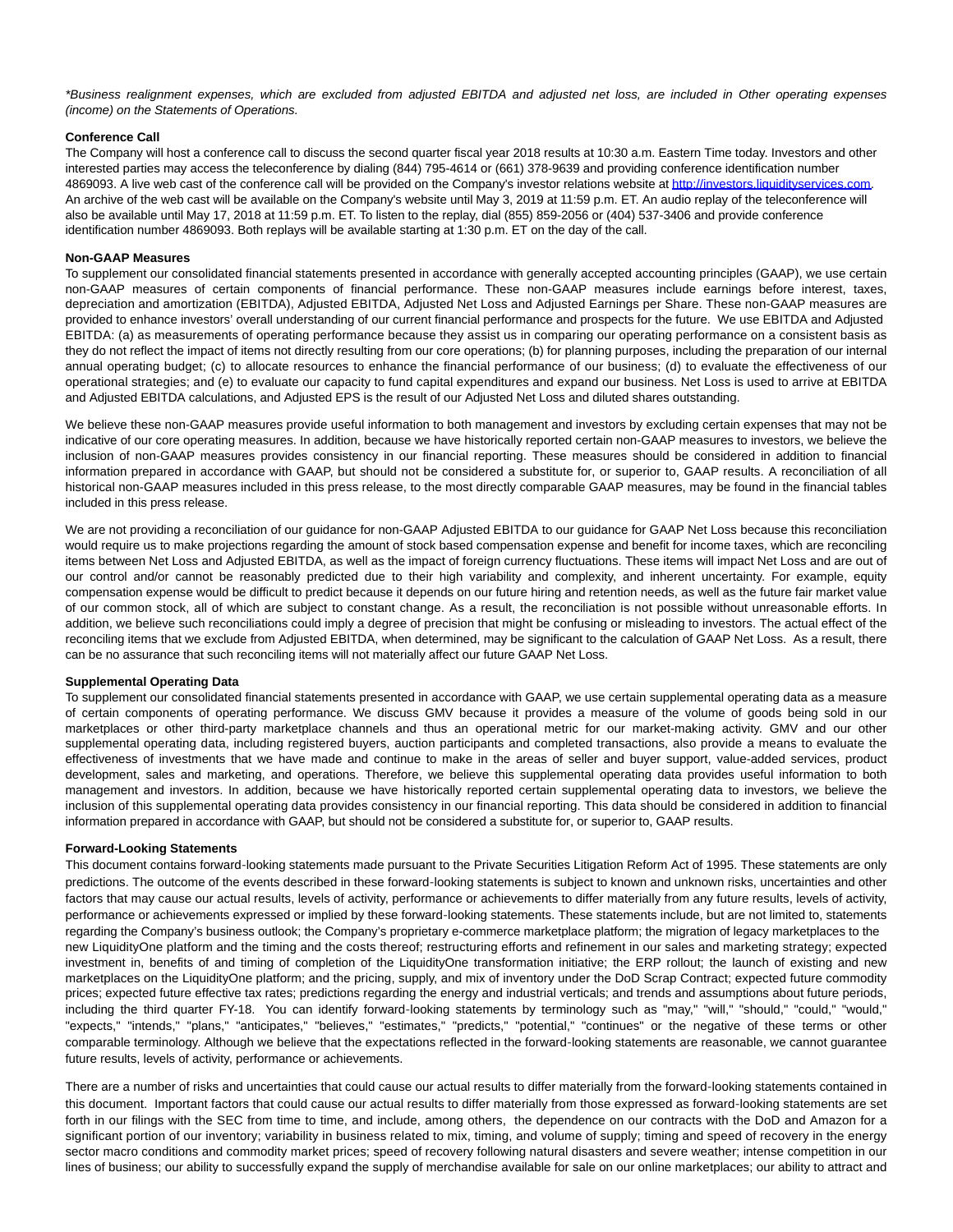retain active professional buyers to purchase this merchandise; the timing and success of upgrades to our technology infrastructure; business realignment costs related to severance and relocation of offices and facilities; our ability to attract and retain key employees; our ability to raise additional capital as and when required; the success of our recent business realignment in which we balance management time and resources between running our business and migrating our marketplaces to the new LiquidityOne platform as well as ongoing realignment efforts; and the success of our LiquidityOne transformation initiative, including training and education of users to adopt our new LiquidityOne platform. There may be other factors of which we are currently unaware or deem immaterial that may cause our actual results to differ materially from the forward‑looking statements.

All forward‑looking statements attributable to us or persons acting on our behalf apply only as of the date of this document and are expressly qualified in their entirety by the cautionary statements included in this document. Except as may be required by law, we undertake no obligation to publicly update or revise any forward‑looking statement to reflect events or circumstances occurring after the date of this document or to reflect the occurrence of unanticipated events.

### **About Liquidity Services**

Liquidity Services (NASDAQ:LQDT) operates a network of leading e-commerce marketplaces that enable buyers and sellers to transact in an efficient, automated environment offering over 500 product categories. The company employs innovative e-commerce marketplace solutions to manage, value and sell inventory and equipment for business and government sellers. Our superior service, unmatched scale and ability to deliver results enable us to forge trusted, long-term relationships with over 11,000 sellers worldwide. With over \$7 billion in completed transactions, and over 3 million buyers in almost 200 countries and territories, we are the proven leader in delivering smart commerce solutions. Visit us at LiquidityServices.com.

#### **Contact:**

Julie Davis Senior Director, Investor Relations 202.467.6868 ext. 2234 [julie.davis@liquidityservices.com](https://www.globenewswire.com/Tracker?data=RRWmv35V94vtOmItBu0ItT2SSfJSpRBSC--x6l-mLkTcYzUJFiX_Z0TiB4J9fHqo552MaAZXaewByPvgJRyAoNYj0bCczJXnAmoI8a8zRHO9olk-Y6LY1Tmg7AaBIzKu)

### **Liquidity Services and Subsidiaries Unaudited Consolidated Balance Sheets (Dollars in Thousands)**

|                                                                                                                                                                                                  | March 31, 2018<br>(Unaudited) | September 30, 2017 |
|--------------------------------------------------------------------------------------------------------------------------------------------------------------------------------------------------|-------------------------------|--------------------|
| <b>Assets</b>                                                                                                                                                                                    |                               |                    |
| Current assets:                                                                                                                                                                                  |                               |                    |
| Cash and cash equivalents                                                                                                                                                                        | \$99,677                      | 94,348<br>\$       |
| Accounts receivable, net of allowance for doubtful accounts of \$752 and \$668<br>at March 31, 2018 and September 30, 2017, respectively                                                         | 6,146                         | 11,598             |
| Inventory                                                                                                                                                                                        | 10,099                        | 20,736             |
| Prepaid taxes                                                                                                                                                                                    | 2,491                         | 2,466              |
| Prepaid expenses and other current assets                                                                                                                                                        | 6,567                         | 9,774              |
| <b>Total current assets</b>                                                                                                                                                                      | 124,980                       | 138,922            |
| Property and equipment, net                                                                                                                                                                      | 15,859                        | 16,793             |
| Intangible assets, net                                                                                                                                                                           | 411                           | 427                |
| Goodwill                                                                                                                                                                                         | 45,656                        | 45,388             |
| Net deferred long-term tax assets                                                                                                                                                                | 963                           | 962                |
| Other assets                                                                                                                                                                                     | 12,246                        | 12,737             |
| <b>Total assets</b>                                                                                                                                                                              | \$200,115                     | 215,229<br>\$      |
| Liabilities and stockholders' equity                                                                                                                                                             |                               |                    |
| <b>Current liabilities:</b>                                                                                                                                                                      |                               |                    |
| Accounts payable                                                                                                                                                                                 | \$18,974                      | \$13,099           |
| Accrued expenses and other current liabilities                                                                                                                                                   | 19,219                        | 30,193             |
| Distributions payable                                                                                                                                                                            | 2,575                         | 3,081              |
| Payables to sellers                                                                                                                                                                              | 24,527                        | 24,383             |
| <b>Total current liabilities</b>                                                                                                                                                                 | 65,295                        | 70,756             |
| Deferred taxes and other long-term liabilities                                                                                                                                                   | 6,683                         | 11,837             |
| <b>Total liabilities</b>                                                                                                                                                                         | 71,978                        | 82,593             |
| Commitments and contingencies (Note 12)                                                                                                                                                          | $\mathbf 0$                   | 0                  |
| Stockholders' equity:                                                                                                                                                                            |                               |                    |
| Common stock, \$0.001 par value; 120,000,000 shares authorized; 31,993,077 shares<br>issued and outstanding at March 31, 2018; 31,503,349 shares issued and outstanding<br>at September 30, 2017 | 29                            | 29                 |
| Additional paid-in capital                                                                                                                                                                       | 229,850                       | 227,264            |
| Accumulated other comprehensive loss                                                                                                                                                             | (6, 448)                      | (6, 431)           |
| Retained earnings (accumulated deficit)                                                                                                                                                          | (95, 294)                     | (88, 226)          |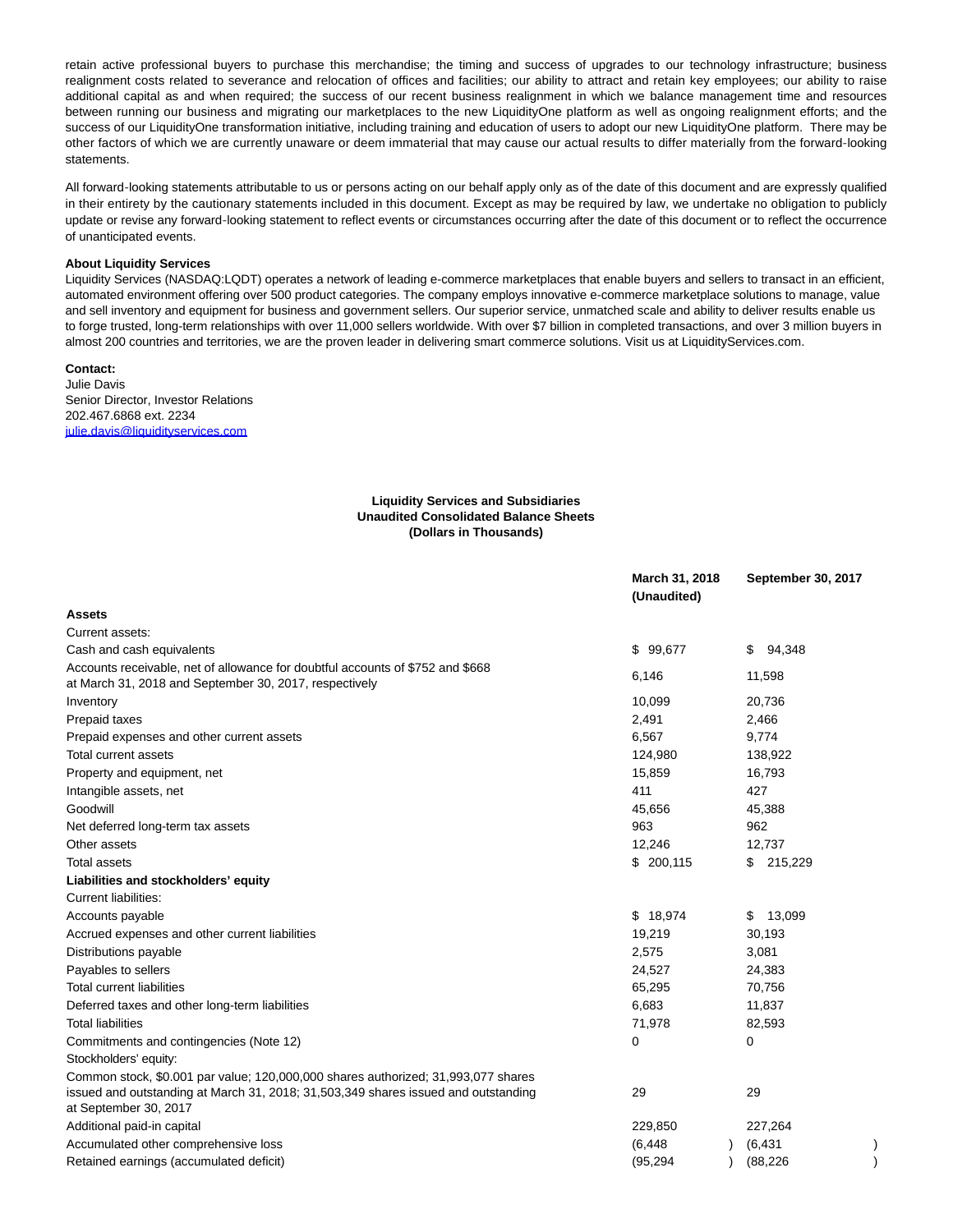### **Liquidity Services and Subsidiaries Unaudited Consolidated Statements of Operations (Dollars in Thousands, Except Per Share Data)**

|                                                       | Three Months Ended March 31, |  |               | Six Months Ended March 31, |                |  |                |  |
|-------------------------------------------------------|------------------------------|--|---------------|----------------------------|----------------|--|----------------|--|
|                                                       | 2018                         |  | 2017          |                            | 2018           |  | 2017           |  |
| Revenue                                               | \$43,104                     |  | \$52,415      |                            | \$83,384       |  | \$100,395      |  |
| Fee revenue                                           | 16,993                       |  | 19,920        |                            | 37,856         |  | 42,736         |  |
| Total revenue                                         | 60,097                       |  | 72,335        |                            | 121,240        |  | 143,131        |  |
| Costs and expenses from operations:                   |                              |  |               |                            |                |  |                |  |
| Cost of goods sold                                    | 28,727                       |  | 34,564        |                            | 56,358         |  | 66,835         |  |
| Seller distributions                                  | 3,859                        |  | 4,960         |                            | 7,171          |  | 9,508          |  |
| Technology and operations                             | 15,955                       |  | 21,075        |                            | 34,055         |  | 42,968         |  |
| Sales and marketing                                   | 8,225                        |  | 9,149         |                            | 16,535         |  | 19,136         |  |
| General and administrative                            | 7,456                        |  | 8,230         |                            | 15,028         |  | 18,087         |  |
| Depreciation and amortization                         | 1,144                        |  | 1,434         |                            | 2,355          |  | 2,863          |  |
| Other operating expenses                              | 311                          |  | 1,319         |                            | 1,770          |  | 391            |  |
| Total costs and expenses                              | 65,677                       |  | 80,731        |                            | 133,272        |  | 159,788        |  |
| Loss from operations                                  | (5,580)                      |  | (8, 396)      |                            | (12,032)       |  | (16, 657)      |  |
| Interest and other (income) expense, net              | (304                         |  | (91)          |                            | (729           |  | (102)          |  |
| Loss before provision (benefit) for income taxes      | (5,276)                      |  | (8, 305)      |                            | (11,303        |  | (16, 555)      |  |
| Provision (benefit) for income taxes                  | 379                          |  | (53)          |                            | (4,436)        |  | 50             |  |
| Net loss                                              | \$<br>(5,655)                |  | \$<br>(8,252) |                            | \$<br>(6, 867) |  | $$^{(16,605)}$ |  |
| Basic and diluted loss per common share               | (0.18)<br>\$                 |  | \$<br>(0.26)  |                            | \$<br>(0.22)   |  | \$ (0.53)      |  |
| Basic and diluted weighted average shares outstanding | 31,972,752                   |  | 31,361,122    |                            | 31,924,149     |  | 31,310,816     |  |

# **Liquidity Services and Subsidiaries Unaudited Consolidated Statements of Cash Flows (Dollars In Thousands)**

|                                                                                           | Six Months Ended March 31, |  |                 |  |
|-------------------------------------------------------------------------------------------|----------------------------|--|-----------------|--|
|                                                                                           | 2018                       |  | 2017            |  |
| <b>Operating activities</b>                                                               |                            |  |                 |  |
| Net loss                                                                                  | \$<br>(6, 867)             |  | \$<br>(16, 605) |  |
| Adjustments to reconcile net loss to net cash provided by (used in) operating activities: |                            |  |                 |  |
| Depreciation and amortization                                                             | 2,355                      |  | 2,863           |  |
| Stock compensation expense                                                                | 2,698                      |  | 3,899           |  |
| Provision for inventory allowance                                                         | 1,841                      |  | 4,636           |  |
| Provision for doubtful accounts                                                           | 181                        |  | (150)           |  |
| Deferred tax benefit                                                                      | (4, 915)                   |  |                 |  |
| Impairment of intangible assets                                                           |                            |  | 142             |  |
| Change in fair value of financial instruments                                             | 90                         |  | (749            |  |
| Gain from sale of property and equipment                                                  | (481)                      |  |                 |  |
| Changes in operating assets and liabilities:                                              |                            |  |                 |  |
| Accounts receivable                                                                       | 5,272                      |  | (1,566)         |  |
| Inventory                                                                                 | 8,796                      |  | 498             |  |
| Prepaid and deferred taxes                                                                | (26)                       |  | (53)            |  |
| Prepaid expenses and other assets                                                         | 3,608                      |  | (204)           |  |
| Accounts payable                                                                          | 5,875                      |  | 2,838           |  |
| Accrued expenses and other current liabilities                                            | (11, 171)                  |  | (11, 299)       |  |
| Distributions payable                                                                     | (506)                      |  | 3,016           |  |
| Payables to sellers                                                                       | 144                        |  | (1,055)         |  |
| Other liabilities                                                                         | (372)                      |  | (564)           |  |
| Net cash provided by (used in) operating activities                                       | 6,522                      |  | (14, 353)       |  |
| <b>Investing activities</b>                                                               |                            |  |                 |  |
| Increase in intangibles                                                                   | (19)                       |  | (41)            |  |
|                                                                                           |                            |  |                 |  |